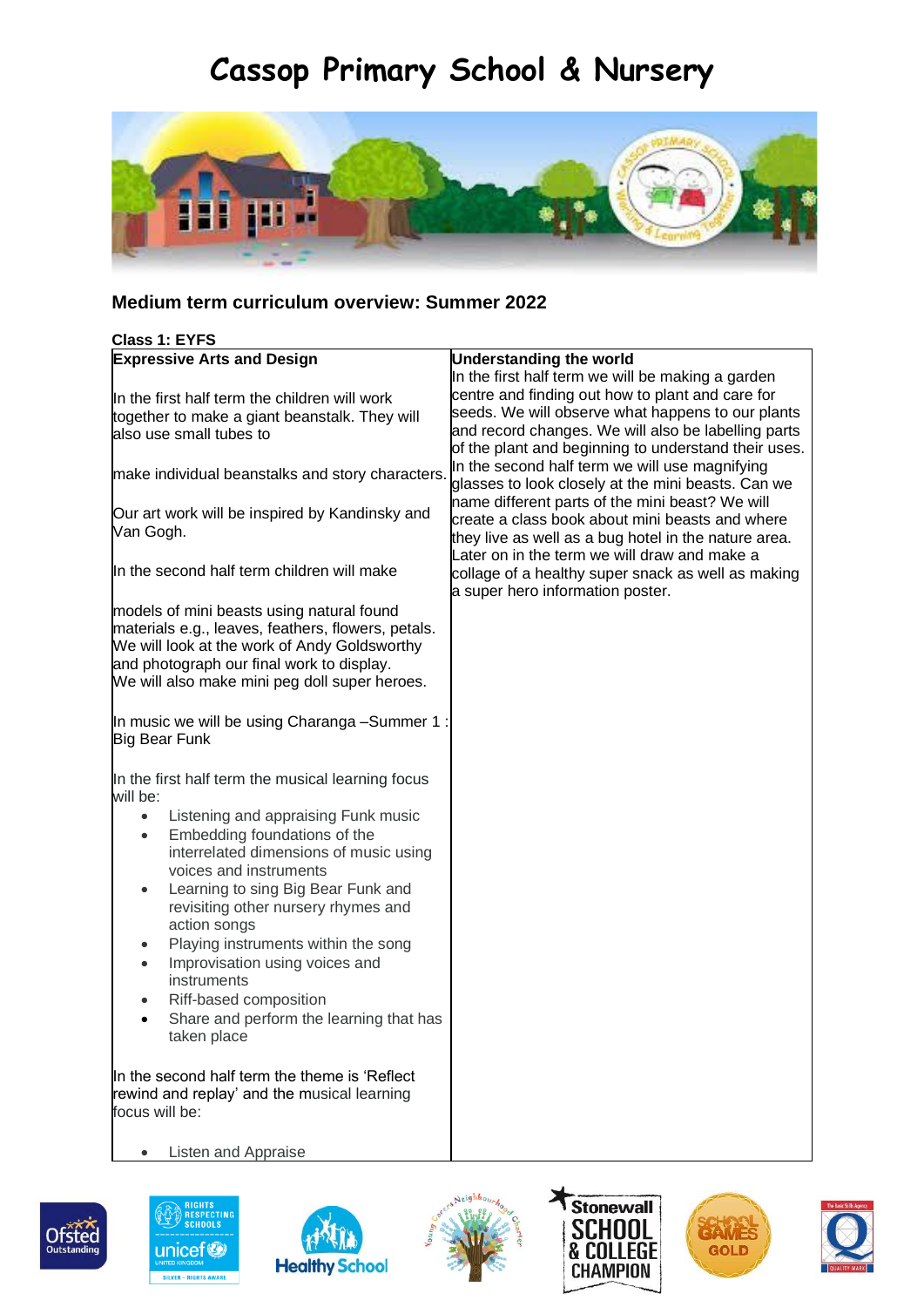| Continue to embed the foundations of<br>$\bullet$                                                                            |                                                                                                       |
|------------------------------------------------------------------------------------------------------------------------------|-------------------------------------------------------------------------------------------------------|
| the interrelated dimensions of music                                                                                         |                                                                                                       |
| using voices and instruments                                                                                                 |                                                                                                       |
| Sing and revisit nursery rhymes and<br>$\bullet$                                                                             |                                                                                                       |
| action songs                                                                                                                 |                                                                                                       |
| Play instruments within the song<br>$\bullet$                                                                                |                                                                                                       |
| Improvisation using voices and                                                                                               |                                                                                                       |
| instruments                                                                                                                  |                                                                                                       |
| Riff-based composition<br>$\bullet$                                                                                          |                                                                                                       |
| Share and perform the learning that has                                                                                      |                                                                                                       |
| taken place                                                                                                                  |                                                                                                       |
| Personal, Social & Emotional Development                                                                                     | <b>Physical Development</b>                                                                           |
| In the first half term we will be looking at people                                                                          | Throughout the summer term we will be working on                                                      |
| who help us in school. In our weekly Jigsaw                                                                                  | our gross motor skills by moving in different ways                                                    |
| sessions, we will be covering relationships and                                                                              | showing good control and co-ordination of large and                                                   |
| sharing praise and examples of helpful                                                                                       | small movements. Our fine motor activities will focus                                                 |
| behaviour to the whole group.                                                                                                | on our cutting, threading and sorting with tweezers.                                                  |
| In the second half term we will be looking after<br>living things. In this topic we will encourage                           | Reception children will also have bike agility with<br>the School Sports Partnership.                 |
|                                                                                                                              | children to share experiences of mini beasts and We will also be participating in the national School |
| which mini beasts they like to see. We will                                                                                  | Sports Week in June.                                                                                  |
| discuss how we can care for them and the                                                                                     | In July our Reception children will be taking part in a                                               |
| wildlife around us.                                                                                                          | Sports festival organised by the SSP.                                                                 |
| Our Jigsaw topics are:                                                                                                       |                                                                                                       |
| Summer 1: Relationships                                                                                                      |                                                                                                       |
| Summer 2: Changing Me                                                                                                        |                                                                                                       |
| We will also be taking part in the whole school                                                                              |                                                                                                       |
|                                                                                                                              |                                                                                                       |
| Jubilee celebration events.                                                                                                  |                                                                                                       |
| <b>Communication and language</b>                                                                                            | <b>CLPE</b>                                                                                           |
| Over the term we will focus on retelling stories                                                                             | The Centre for Literacy in Primary Education is a                                                     |
| using, pictures, puppets and story stones.                                                                                   | UK based children's literacy charity working                                                          |
|                                                                                                                              | with primary schools. Their work raises the                                                           |
| We will also be linking our communication to                                                                                 | achievement of children's reading and writing by                                                      |
| plants and mini beasts.                                                                                                      | helping schools to teach literacy creatively and                                                      |
|                                                                                                                              | effectively, putting quality children's books at the                                                  |
|                                                                                                                              |                                                                                                       |
| As the term progresses we will practise listening heart of all learning.<br>attentively in a range of situations and discuss |                                                                                                       |
| ideas before writing them.                                                                                                   | CLPE focussed reader:                                                                                 |
| We will continue our Show and Share sessions.                                                                                | What the Ladybird Heard by Julia Donaldson                                                            |
|                                                                                                                              |                                                                                                       |
|                                                                                                                              | <b>Julia Donaldson</b><br>Lydia Monks                                                                 |
|                                                                                                                              |                                                                                                       |
|                                                                                                                              |                                                                                                       |
|                                                                                                                              |                                                                                                       |
|                                                                                                                              |                                                                                                       |
|                                                                                                                              |                                                                                                       |
|                                                                                                                              |                                                                                                       |
|                                                                                                                              |                                                                                                       |
|                                                                                                                              |                                                                                                       |
|                                                                                                                              |                                                                                                       |
|                                                                                                                              | We will be reading words and simple sentences as                                                      |
|                                                                                                                              | well as using vocabulary influenced by a variety of<br>books.                                         |

#### **Class 2: Year 1 / 2**













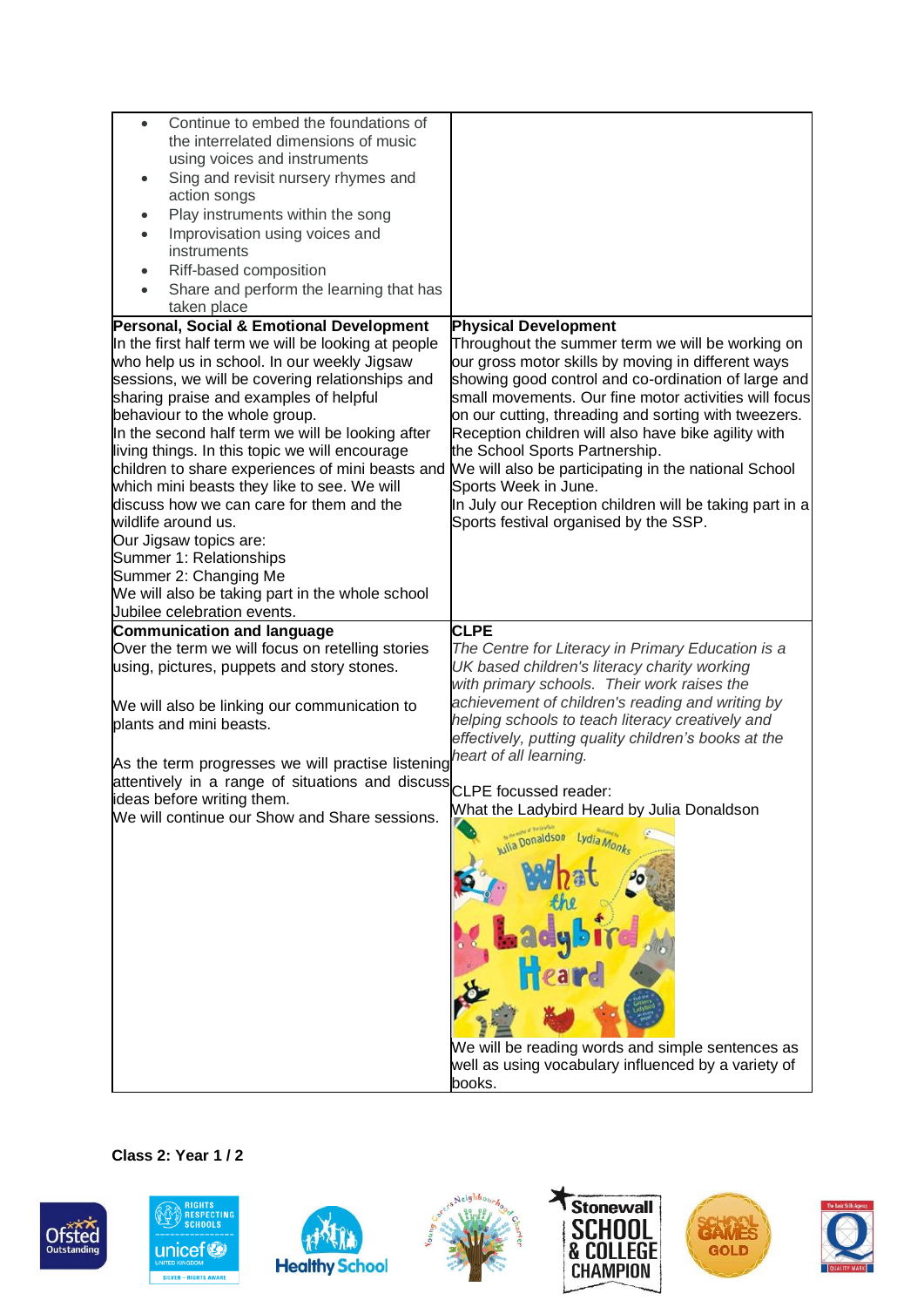| <b>CLPE</b>                                                                                             |                                                                 | <b>Science</b>                        |
|---------------------------------------------------------------------------------------------------------|-----------------------------------------------------------------|---------------------------------------|
|                                                                                                         |                                                                 | Over the term we will be covering     |
| The Centre for Literacy in Primary Education is a UK based                                              |                                                                 |                                       |
| children's literacy charity working with primary schools. Their                                         |                                                                 | Living Things and their Habitats      |
| work raises the achievement of children's reading and writing by                                        |                                                                 | through the question:                 |
| helping schools to teach literacy creatively and effectively, putting <b>Are all habitats the same?</b> |                                                                 |                                       |
| quality children's books at the heart of all learning.                                                  |                                                                 | This unit will:-                      |
|                                                                                                         |                                                                 | explore and compare the difference    |
| CLPE focussed reader: Lila and the Secret of Rain by David                                              |                                                                 | between things that are living, dead  |
| Conway                                                                                                  |                                                                 | and things that have never been       |
|                                                                                                         |                                                                 | alive:                                |
|                                                                                                         |                                                                 | identify and name a variety of        |
|                                                                                                         |                                                                 | plants and animals in their habitats, |
|                                                                                                         |                                                                 | including microhabitats; identify     |
|                                                                                                         |                                                                 | that most living things live in       |
| Iila and the<br>Secret of Rain                                                                          |                                                                 |                                       |
|                                                                                                         |                                                                 | habitats to which they are suited;    |
|                                                                                                         |                                                                 | describe how animals obtain their     |
|                                                                                                         |                                                                 | food from plants and other animals,   |
|                                                                                                         |                                                                 | using the idea of a simple food       |
|                                                                                                         |                                                                 | chain, and identify and name          |
|                                                                                                         |                                                                 | different sources of food;            |
|                                                                                                         |                                                                 | describe how different habitats       |
| Additional texts: Anna Hibiscus by Atinuke                                                              |                                                                 | provide the basic needs of different  |
|                                                                                                         |                                                                 | kinds of animals and plants, and      |
|                                                                                                         |                                                                 | how they depend on each other.        |
| Design & technology                                                                                     | <b>History</b>                                                  | Geography                             |
| We will cover DT in the second                                                                          | In the second half of the term                                  | In the first half of term we will     |
| half of the term linking it to our                                                                      | we will cover 'Holidays now and contrast a small UK costal area |                                       |
|                                                                                                         |                                                                 |                                       |
| Geography topic of Africa. This                                                                         | then' and explore the question                                  | with Kenya. We will use world         |
| will include mask making and                                                                            | - How have holidays changed?                                    | maps to identify the UK, Kenya, the   |
| food technology.                                                                                        | The children will compare                                       | equator and the continent of Africa.  |
|                                                                                                         | South Shields to their home                                     | We will also describe the             |
|                                                                                                         | village. They will learn to                                     | vegetation found in Kenya.            |
|                                                                                                         | sequence three photographs in                                   |                                       |
|                                                                                                         | order and they will learn to use                                |                                       |
|                                                                                                         | the term 20 <sup>th</sup> and 21 <sup>st</sup> century          |                                       |
|                                                                                                         | accurately.                                                     |                                       |
| Art & design                                                                                            | Music                                                           | PЕ                                    |
| In the first half of the term we will In Music we will be using                                         |                                                                 | In PE we will be covering Athletics   |
| be covering African Art which will Charanga to 'Have fun with                                           |                                                                 | and Games over the term.              |
|                                                                                                         |                                                                 | Year 1 children will also have bike   |
| include covering patterns and                                                                           | Improvisation.'                                                 |                                       |
| print.                                                                                                  | To link with our Geography                                      | agility with the School Sports        |
|                                                                                                         | topic we will be using the                                      | Partnership.                          |
|                                                                                                         | African drums in school.                                        | We will also be participating in the  |
|                                                                                                         | We will also be participating in                                | national School Sports Week in        |
|                                                                                                         | a summer Music concert.                                         | June.                                 |
| Computing                                                                                               | <b>Religious Education</b>                                      | <b>PSHE inc citizenship</b>           |
| We will start our computing with                                                                        | This term will look at Buddhism, Summer 1: Relationships        |                                       |
| e-safety before moving on to                                                                            | asking the question 'What can                                   | Summer 2: Changing Me                 |
| introducing the children to on                                                                          | we find out about Buddha?'                                      | Jubilee celebration events            |
| screen programming through                                                                              |                                                                 |                                       |
| Scratch Junior.                                                                                         |                                                                 |                                       |
|                                                                                                         |                                                                 |                                       |













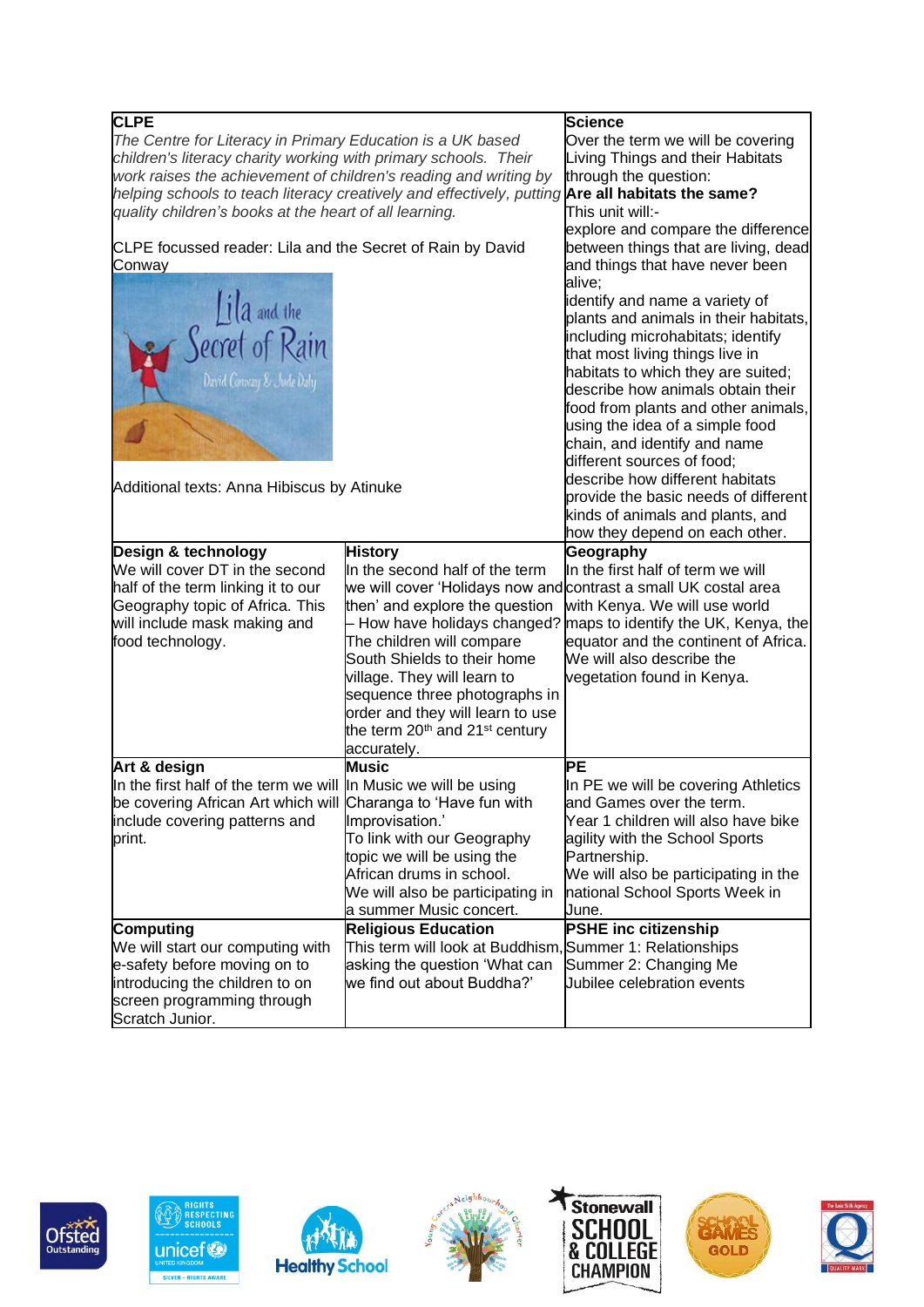#### **Class 3: Year 3 / 4**

| <b>ပ္Class 3: Year 374</b>                                                                                                                                                                                                                                                                                                                                                                                                                                                                                                                                                                                                               |                                                                                                                                                                                                                                                                                                                                                                                                                         |                                                                                                                                                                                                                                                                                                                                                                                                                                                                                                                                                                                                                                                                                                              |
|------------------------------------------------------------------------------------------------------------------------------------------------------------------------------------------------------------------------------------------------------------------------------------------------------------------------------------------------------------------------------------------------------------------------------------------------------------------------------------------------------------------------------------------------------------------------------------------------------------------------------------------|-------------------------------------------------------------------------------------------------------------------------------------------------------------------------------------------------------------------------------------------------------------------------------------------------------------------------------------------------------------------------------------------------------------------------|--------------------------------------------------------------------------------------------------------------------------------------------------------------------------------------------------------------------------------------------------------------------------------------------------------------------------------------------------------------------------------------------------------------------------------------------------------------------------------------------------------------------------------------------------------------------------------------------------------------------------------------------------------------------------------------------------------------|
| <b>CLPE</b><br>The Centre for Literacy in Primary Education is a UK based children's<br>literacy charity working with primary schools. Their work raises the<br>achievement of children's reading and writing by helping schools to teach<br>literacy creatively and effectively, putting quality children's books at the<br>heart of all learning.<br>CLPE focussed reader: Town Is by the Sea by Joanne Schwartz<br>Jeanne Schwartz<br><i>Sydney Smith</i><br>Journ 1s<br>Additional texts: Hope Jones Saves the World by J. Lacey<br>Queen Elizabeth II A little Golden Book Biography<br>a Suttle Golden Book"<br>Queen Elizabeth II |                                                                                                                                                                                                                                                                                                                                                                                                                         | <b>Science</b><br>Over the term we will be<br>exploring forces and magnets. In<br>this unit we will:-<br>compare how things move on<br>different surfaces:<br>notice that some forces need<br>contact between 2 objects, but<br>magnetic forces can act at a<br>distance;<br>observe how magnets attract or<br>repel each other and attract<br>some materials and not others;<br>compare and group together a<br>variety of everyday materials on<br>the basis of whether they are<br>attracted to a magnet, and<br>identify some magnetic materials;<br>describe magnets as having 2<br>poles;<br>predict whether 2 magnets will<br>attract or repel each other,<br>depending on which poles are<br>facing. |
|                                                                                                                                                                                                                                                                                                                                                                                                                                                                                                                                                                                                                                          |                                                                                                                                                                                                                                                                                                                                                                                                                         |                                                                                                                                                                                                                                                                                                                                                                                                                                                                                                                                                                                                                                                                                                              |
| Design & technology<br>In the second half term we will<br>cover Food technology looking at looking at local history with a<br>the questions 'What Caribbean<br>dish will you make?' This will<br>focus around cooking and<br>nutrition skills.                                                                                                                                                                                                                                                                                                                                                                                           | <b>History</b><br>Throughout the term we will be<br>particular focus on our mining<br>heritage.<br>We will find out about the Miners'<br>Gala, the East Hetton mine and<br>the East Hetton flooding disaster. Lucia (e.g. The Pitons, the                                                                                                                                                                               | Geography<br>Throughout the term we will be<br>looking at St Lucia and the cost<br>of tourism. We will locate St<br>Lucia on a world map; know the<br>reasons tourists visit St Lucia and<br>know the natural features of St<br>interior rainforest, waterfalls and<br>coral reefs)                                                                                                                                                                                                                                                                                                                                                                                                                          |
| Art & design<br>Across the term we will be<br>exploring the question 'What is<br>Batik?' and linking it to our<br>taught about artists, architects<br>and designers in history as well<br>as developing artistic and visual<br>vocabulary.                                                                                                                                                                                                                                                                                                                                                                                               | <b>Music</b><br>Over the term we will be creating<br>simple melodies together and<br>exploring how music teaches us<br>Geography topic. Children will be about our community. In the latter the second part of the term.<br>part of the term we will be<br>connecting notes and feelings<br>and looking at how music shapes in June.<br>our way of life.<br>We will also be participating in a<br>summer Music concert. | PЕ<br>Our first half term will focus on<br>Athletics before we move on to<br>Dance (with the SSP coach) in<br>We will also be participating in<br>the national School Sports Week<br>Our class will also be<br>participating in a SSP tennis<br>tournament.                                                                                                                                                                                                                                                                                                                                                                                                                                                  |
| <b>Computing</b><br>We will start our computing with<br>e-safety before moving on to<br>computing systems and networks<br>(the internet). The children will<br>apply knowledge and                                                                                                                                                                                                                                                                                                                                                                                                                                                       | <b>Ancient and MFL: French</b><br>Topic: Tour de France Question:<br>What is it like to live in Paris?                                                                                                                                                                                                                                                                                                                  | <b>Religious Education</b><br>This term we will be exploring<br>two questions.<br>'What do Christians believe about<br>God?'                                                                                                                                                                                                                                                                                                                                                                                                                                                                                                                                                                                 |













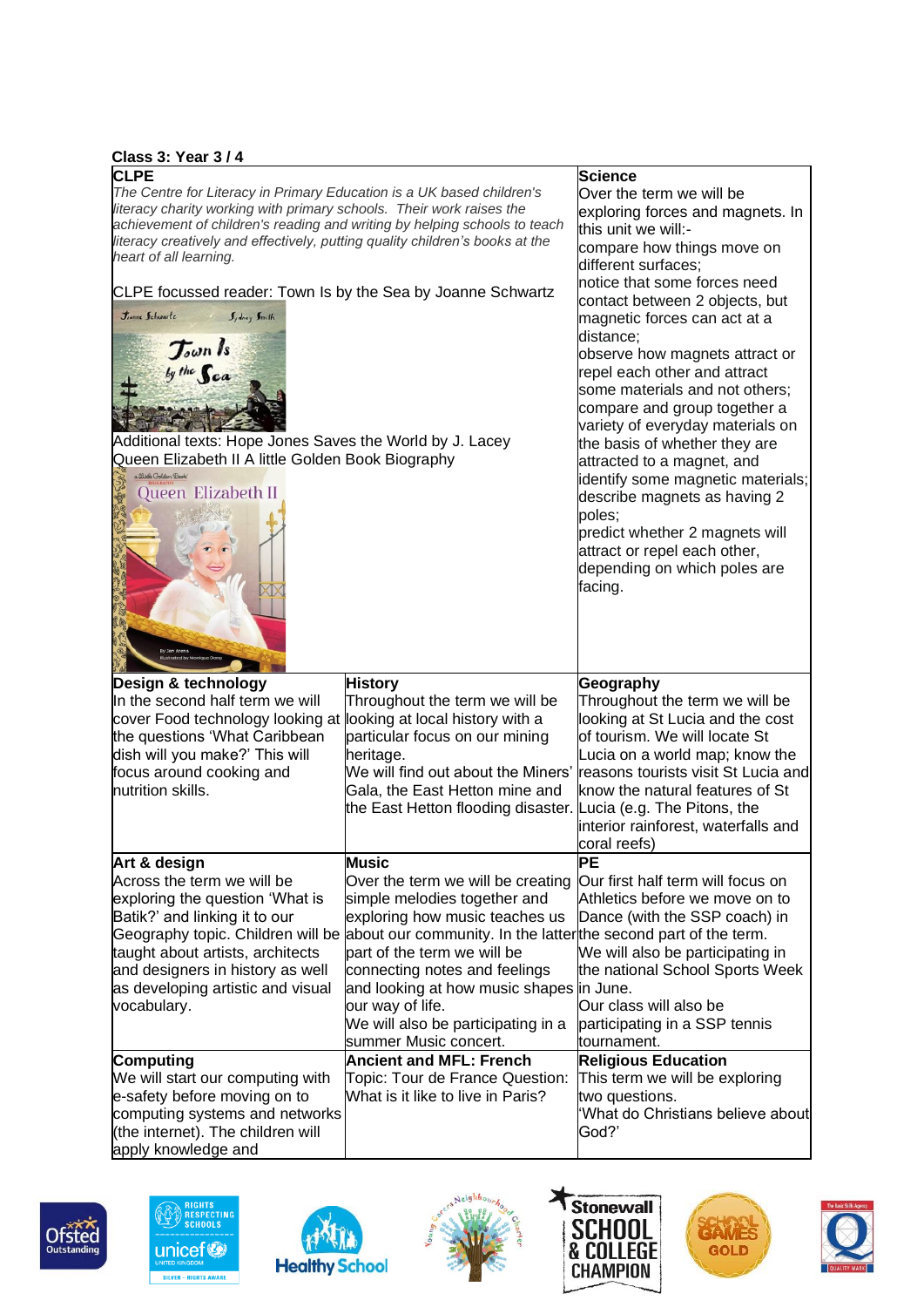| understanding of networks and<br>be given opportunities to explore<br>the world wide web in order to<br>access add and create. | Topic: Destinations Questions:<br>Where is French spoken in the<br>world? | Where we will explore:-<br>Christianity beliefs and practices<br>across the denominations and<br>the impact of these for individuals<br>and communities.<br>The second question will look at<br>'Why do people use ritual in their<br>lives?' Where we will examine<br>similarities and differences<br>between and within religious and |
|--------------------------------------------------------------------------------------------------------------------------------|---------------------------------------------------------------------------|-----------------------------------------------------------------------------------------------------------------------------------------------------------------------------------------------------------------------------------------------------------------------------------------------------------------------------------------|
|                                                                                                                                |                                                                           | non-religious world views.                                                                                                                                                                                                                                                                                                              |
| <b>PSHE inc citizenship</b><br>Summer 1: Relationships<br>Summer 2: Changing Me<br>Jubilee celebration events                  |                                                                           |                                                                                                                                                                                                                                                                                                                                         |

| Class 4: Year 4/5                                                                                      |                                                                |                                     |
|--------------------------------------------------------------------------------------------------------|----------------------------------------------------------------|-------------------------------------|
| <b>CLPE</b>                                                                                            |                                                                | <b>Science</b>                      |
| The Centre for Literacy in Primary Education is a UK based children's                                  |                                                                | Over the term we will be            |
| literacy charity working with primary schools. Their work raises the                                   |                                                                | investigating Forces. This will     |
| achievement of children's reading and writing by helping schools to teach                              |                                                                | cover:-                             |
| literacy creatively and effectively, putting quality children's books at the<br>heart of all learning. |                                                                | that unsupported objects fall       |
|                                                                                                        |                                                                | towards the Earth because of the    |
|                                                                                                        |                                                                | force of gravity acting between     |
| CLPE focussed reader: Tales of Wisdom and Wonder by Hugh<br>Lupton                                     |                                                                | the Earth and the falling object;   |
|                                                                                                        |                                                                | the effects of air resistance,      |
|                                                                                                        |                                                                | water resistance and friction, that |
|                                                                                                        |                                                                | act between moving surfaces;        |
|                                                                                                        |                                                                | some mechanisms including           |
|                                                                                                        |                                                                | levers, pulleys and gears.          |
|                                                                                                        |                                                                | During this term we will also be    |
| WISDOM                                                                                                 |                                                                | planning different types of         |
| WONDER                                                                                                 |                                                                | scientific enquiries to answer      |
|                                                                                                        |                                                                | questions, including recognising    |
|                                                                                                        |                                                                | and controlling variables where     |
| Additional text: Hope Jones Clears the Air by J. Lacey                                                 |                                                                | necessary.                          |
| Queen Elizabeth II A little Golden Book Biography                                                      |                                                                |                                     |
| a Stude Golden Book"                                                                                   |                                                                |                                     |
| Queen Elizabeth II                                                                                     |                                                                |                                     |
|                                                                                                        |                                                                |                                     |
|                                                                                                        |                                                                |                                     |
|                                                                                                        |                                                                |                                     |
|                                                                                                        |                                                                |                                     |
|                                                                                                        |                                                                |                                     |
|                                                                                                        |                                                                |                                     |
|                                                                                                        |                                                                |                                     |
|                                                                                                        |                                                                |                                     |
|                                                                                                        |                                                                |                                     |
| Design & technology                                                                                    | <b>History</b>                                                 | Geography                           |
| In the second half term we will                                                                        | Throughout the term we will be                                 | Throughout the term we will be      |
| cover Food technology looking at looking at local history with a                                       |                                                                | looking at St Lucia and the cost    |
| the questions 'What Caribbean                                                                          | particular focus on our mining                                 | of tourism. We will locate St       |
| dish will you make?' This will                                                                         | heritage.                                                      | Lucia on a world map; know the      |
| focus around cooking and                                                                               | We will find out about the Miners'                             | reasons tourists visit St Lucia and |
| nutrition skills.                                                                                      | Gala, the East Hetton mine and                                 | know the natural features of St     |
|                                                                                                        | the East Hetton flooding disaster. Lucia (e.g. The Pitons, the |                                     |
|                                                                                                        |                                                                | interior rainforest, waterfalls and |
|                                                                                                        |                                                                | coral reefs)                        |











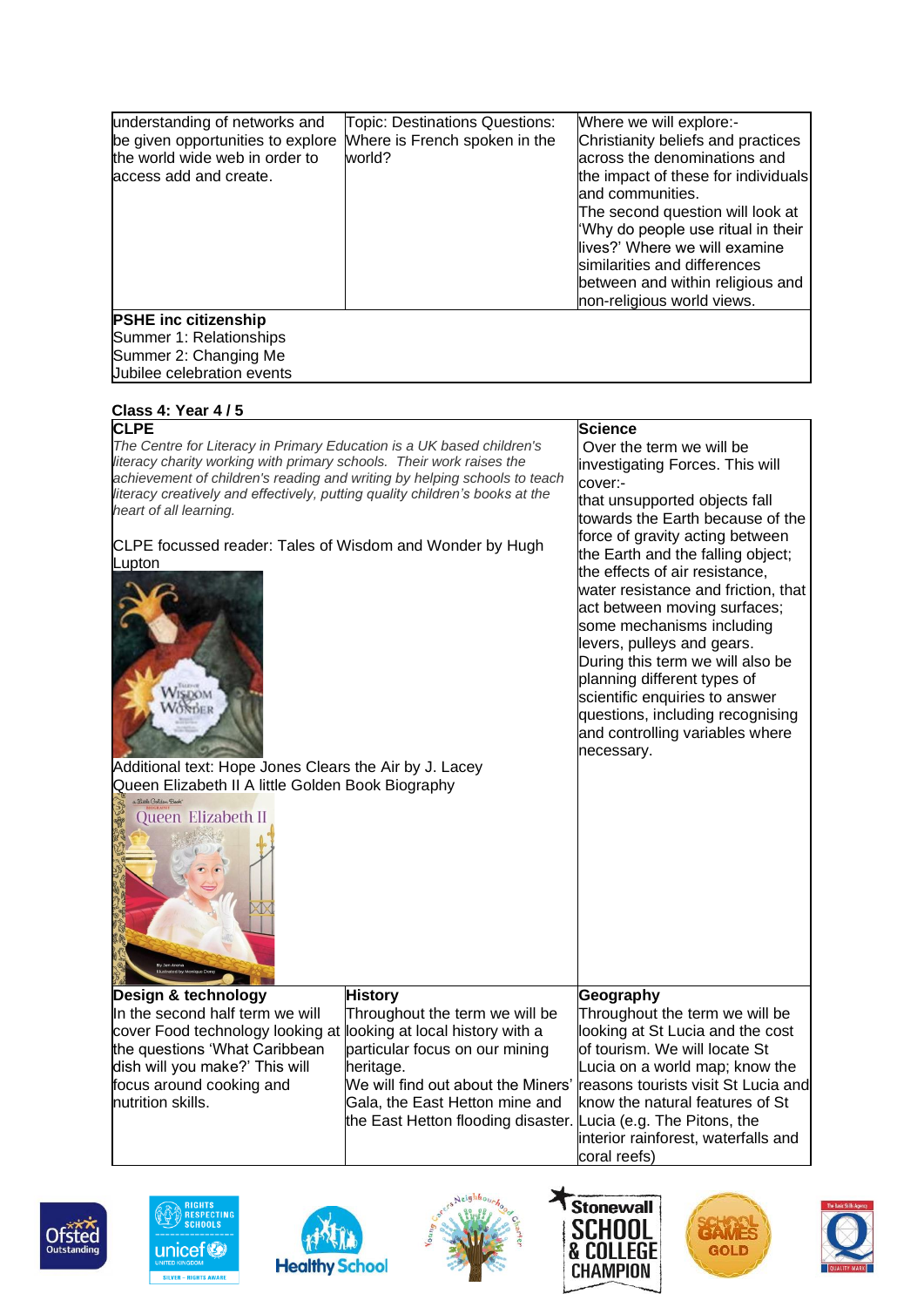| Art & design                        | <b>Music</b>                                                                      | PE inc swimming                                                     |
|-------------------------------------|-----------------------------------------------------------------------------------|---------------------------------------------------------------------|
| Across the term we will be          | Over the term we will be creating                                                 | This term we will focus on Health                                   |
| exploring the question 'What is     | simple melodies together and                                                      | and fitness with LK Health and                                      |
| Batik?' and linking it to our       | exploring how music teaches us                                                    | well-being whilst also taking part                                  |
|                                     | Geography topic. Children will be about our community. In the latterin Athletics. |                                                                     |
| taught about artists, architects    | part of the term we will be                                                       | We will be participating in the                                     |
| and designers in history as well    | connecting notes and feelings                                                     | national School Sports Week in                                      |
| as developing artistic and visual   | and looking at how music shapes June.                                             |                                                                     |
| vocabulary.                         | our way of life.                                                                  | Our class will also be                                              |
|                                     | We will also be benefitting from                                                  | participating in a SSP tennis                                       |
|                                     | brass tuition with Mr Lindley and                                                 | tournament.                                                         |
|                                     | participating in a summer Music                                                   |                                                                     |
|                                     | concert.                                                                          |                                                                     |
| Computing                           | <b>Ancient and MFL: French</b>                                                    | <b>Religious Education</b>                                          |
| We will start our computing with    | Topic: Tour de France Question:                                                   | This term we will be exploring                                      |
| e-safety before moving on to        | What is it like to live in Paris?                                                 | two questions.                                                      |
| programming (repetition in          |                                                                                   | What do Christians believe about                                    |
| shapes). This will look at          | Topic: Destinations Questions:                                                    | God?'                                                               |
| repetition and loops in             | Where is French spoken in the                                                     | Where we will explore                                               |
| programming. The children will      | world?                                                                            | Christianity beliefs and practices                                  |
| create programmes by planning,      |                                                                                   | across the denominations and                                        |
| modifying and testing commands.     |                                                                                   | the impact of these for individuals                                 |
| We will be using Logo in this unit. |                                                                                   | and communities.                                                    |
|                                     |                                                                                   | The second question will look at                                    |
|                                     |                                                                                   |                                                                     |
|                                     |                                                                                   | 'Why do people use ritual in their<br>lives?' Where we will examine |
|                                     |                                                                                   |                                                                     |
|                                     |                                                                                   | similarities and differences                                        |
|                                     |                                                                                   | between and within religious and                                    |
|                                     |                                                                                   | non-religious world views.                                          |
| <b>PSHE inc citizenship</b>         |                                                                                   |                                                                     |
| Summer 1: Relationships             |                                                                                   |                                                                     |
| Summer 2: Changing Me               |                                                                                   |                                                                     |
| Jubilee celebration events          |                                                                                   |                                                                     |

### **Class 5: Year 5 / 6**

| <b>CLPE</b>                                                                  | <b>Science</b>                      |
|------------------------------------------------------------------------------|-------------------------------------|
| The Centre for Literacy in Primary Education is a UK based children's        | Over the term we will be            |
| literacy charity working with primary schools. Their work raises the         | investigating Forces. This will     |
| achievement of children's reading and writing by helping schools to teach    | cover:-                             |
| literacy creatively and effectively, putting quality children's books at the | that unsupported objects fall       |
| heart of all learning.                                                       | towards the Earth because of the    |
| CLPE focussed reader: Tales from The Caribbean by Trish Cooke                | force of gravity acting between     |
|                                                                              | the Earth and the falling object;   |
|                                                                              | the effects of air resistance,      |
|                                                                              | water resistance and friction, that |
|                                                                              | act between moving surfaces;        |
|                                                                              | some mechanisms including           |
|                                                                              | levers, pulleys and gears.          |
|                                                                              | During this term we will also be    |
| I HE                                                                         | planning different types of         |
| CARIBBEAN                                                                    | scientific enquiries to answer      |
|                                                                              | questions, including recognising    |
|                                                                              | and controlling variables where     |
| Additional text: There Once is a Queen by Michael Morpurgo                   | necessary.                          |







**524 14** 

**Healthy School**